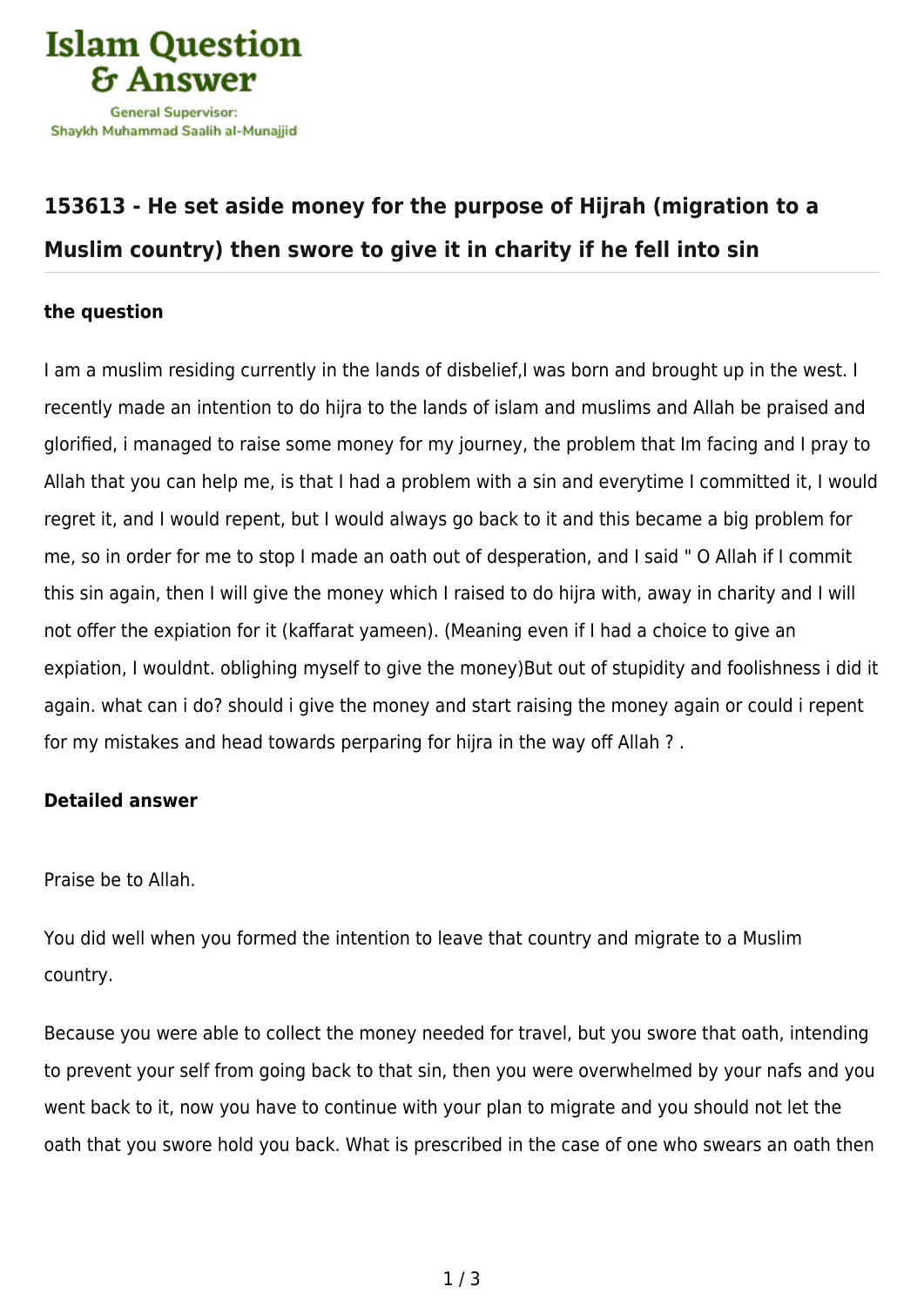

thinks that something else is better than it, is to do what is better and to offer expiation for his oath.

There is no doubt that the purpose of migration and the good consequences that will result from it, such as keeping away from temptation and its people, takes precedence over the harm caused by breaking an oath.

Shaykh al-Islam Ibn Taymiyah (may Allah have mercy on him) said:

The Lawgiver takes into consideration the pros and cons, and when there is a case in which there are pros and cons, the definite pros take precedence over the uncertain cons. End quote.

Majmoo' al-Fataawa, 24/269

Al-Bukhaari (6718) and Muslim (1649) narrated from Abu Moosa al-Ash'ari (may Allah be pleased with him) that the Prophet (blessings and peace of Allah be upon him) said: "By Allaah, if Allaah wills, I do not swear an oath (to do something) then see something better than that, but I expiate my oath and do that which is better."

And Muslim (1650) narrated that Abu Hurayrah (may Allah be pleased with him) said: The Messenger of Allah (blessings and peace of Allah be upon him) said: "Whoever swears an oath (to do something) then sees that something else is better than it, let him do that and offer expiation for his oath."

Al-Nawawi (may Allah have mercy on him) said:

In these hadeeths there is an indication that if a person swears to do something or not to do something, but breaking his oath is better than going ahead with it, it is mustahabb for him to break his oath and he has to offer expiation for that. This is something on which there is scholarly consensus. End quote.